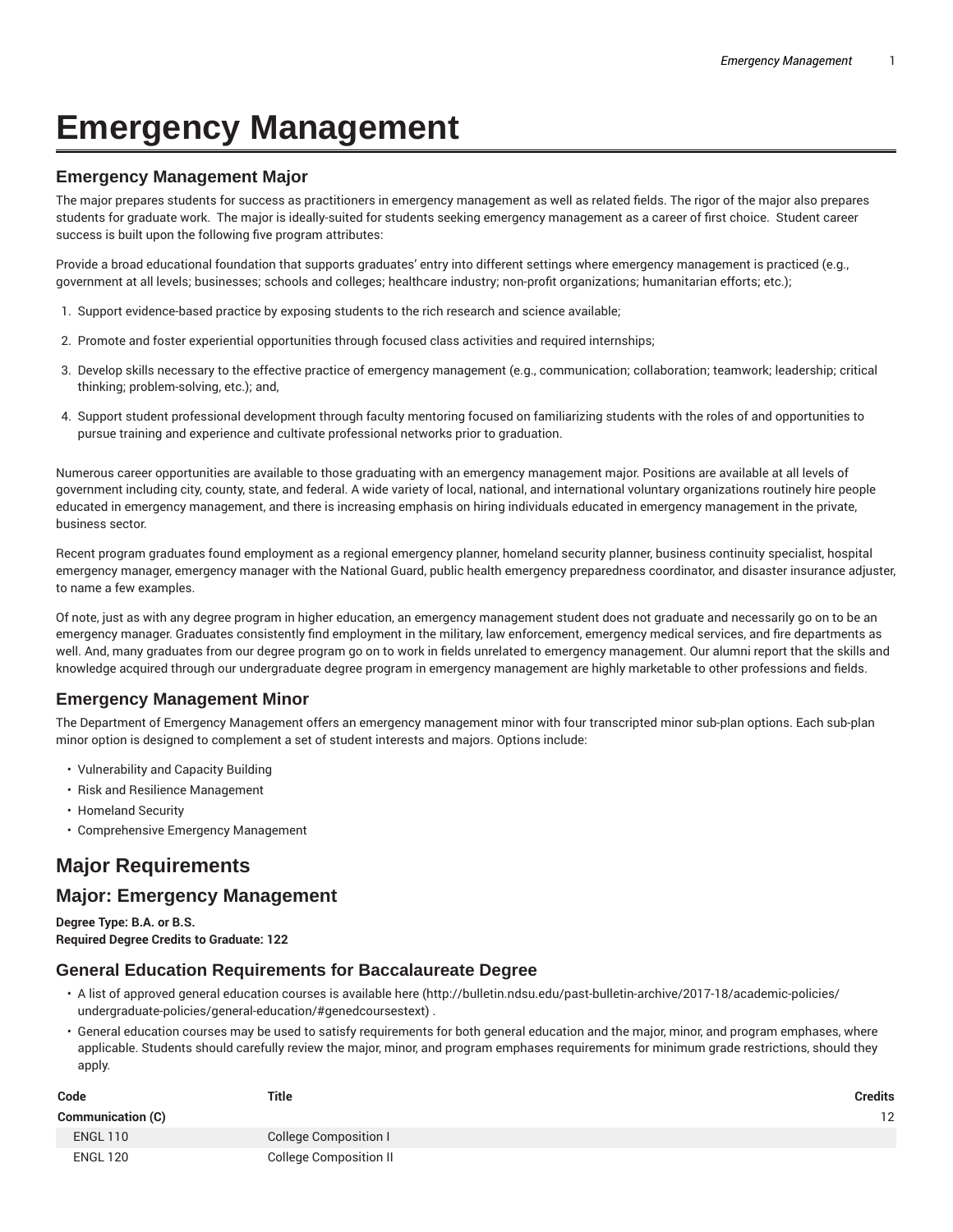| COMM <sub>110</sub>                             | <b>Fundamentals of Public Speaking</b> |                 |
|-------------------------------------------------|----------------------------------------|-----------------|
| Upper Division Writing <sup>†</sup>             |                                        |                 |
| <b>Quantitative Reasoning (R)</b> <sup>†</sup>  |                                        | 3               |
| Science and Technology (S) <sup>+</sup>         |                                        | 10 <sup>°</sup> |
| Humanities and Fine Arts (A) <sup>+</sup>       |                                        | 6               |
| Social and Behavioral Sciences (B) <sup>+</sup> |                                        | 6               |
| Wellness (W) $^\dagger$                         |                                        | $\mathcal{P}$   |
| Cultural Diversity (D) <sup>*†</sup>            |                                        |                 |
| <b>Global Perspectives (G)<sup>*†</sup></b>     |                                        |                 |
| <b>Total Credits</b>                            |                                        | 39              |

| May be satisfied by completing courses in another General Education category. |  |
|-------------------------------------------------------------------------------|--|
|-------------------------------------------------------------------------------|--|

† May be satisfied with courses required in the major. Review major requirements to determine if a specific upper division writing course is required.

#### **Arts, Humanities, and Social Sciences**

#### **Degree Requirements**

**Bachelor of Science (B.S.) Degree –** The completion of a minor program of study, a second major, or a second degree is required.

**Bachelor of Arts (B.A.) Degree –** Second year language proficiency at college level required.

#### **Arts, Humanities and Social Sciences College Requirements**

An additional 9 credits are required by the College of Arts, Humanities and Social Sciences for all Bachelor of Science and Bachelor of Arts degree programs of study, except the Bachelor of Fine Arts degree, the Bachelor of Music degree, Bachelor of Landscape Architecture degree, and the Bachelor of Science in Architecture degree:

| Code                         | Title                                                                                                                                                                                                                                                                                                                                                              | Credits |
|------------------------------|--------------------------------------------------------------------------------------------------------------------------------------------------------------------------------------------------------------------------------------------------------------------------------------------------------------------------------------------------------------------|---------|
|                              | <b>AH&amp;SS College Requirements</b>                                                                                                                                                                                                                                                                                                                              |         |
|                              | Courses used to satisfy any general education requirement cannot be used to also count toward the AH&SS College Requirements. A<br>minimum of three credits is required in each of the 3 following areas for a total of 9 credits. Choose only those courses with the prefixes<br>listed for each area. A course with the WGS prefix can only be used in one area. |         |
| <b>Area One: Humanities</b>  |                                                                                                                                                                                                                                                                                                                                                                    | 3       |
|                              | ARB, ENGL, FREN, GERM, HIST, HUM, PHIL, RELS, SPAN, or WGS                                                                                                                                                                                                                                                                                                         |         |
|                              | <b>Area Two: Social Sciences</b>                                                                                                                                                                                                                                                                                                                                   | 3       |
|                              | ANTH, CJ, COMM, EMGT, POLS, SOC, or WGS                                                                                                                                                                                                                                                                                                                            |         |
| <b>Area Three: Fine Arts</b> |                                                                                                                                                                                                                                                                                                                                                                    | 3       |
|                              | ARCH, ART, ENVD, LA, MUSC, or THEA                                                                                                                                                                                                                                                                                                                                 |         |
| <b>Total Credits</b>         |                                                                                                                                                                                                                                                                                                                                                                    | 9       |

#### **Major Requirements**

| Code                                      | Title                                                                | <b>Credits</b> |
|-------------------------------------------|----------------------------------------------------------------------|----------------|
| <b>Emergency Management Core Courses:</b> |                                                                      |                |
| <b>EMGT 101</b>                           | Emergencies, Disasters, and Catastrophes                             | 3              |
| <b>EMGT 261</b>                           | Disaster Preparedness                                                | 3              |
| <b>EMGT 262</b>                           | <b>Disaster Mitigation</b>                                           | 3              |
| <b>EMGT 263</b>                           | Disaster Response                                                    | 3              |
| <b>EMGT 264</b>                           | <b>Disaster Recovery</b>                                             | 3              |
| <b>EMGT 291</b>                           | Seminar                                                              |                |
| <b>EMGT 410</b>                           | Comprehensive Emergency Management Planning (Capstone)               | 3              |
| EMGT 496                                  | Field Experience                                                     | 3              |
| <b>STAT 330</b>                           | Introductory Statistics (May satisfy general education category R)   | 3              |
| or CSCI 159                               | Computer Science Problem Solving                                     |                |
| <b>Sociology Core Courses:</b>            |                                                                      |                |
| SOC 110                                   | Introduction to Sociology (May satisfy general education category B) | 3              |
| SOC 340                                   | Social Research Methods                                              | 3              |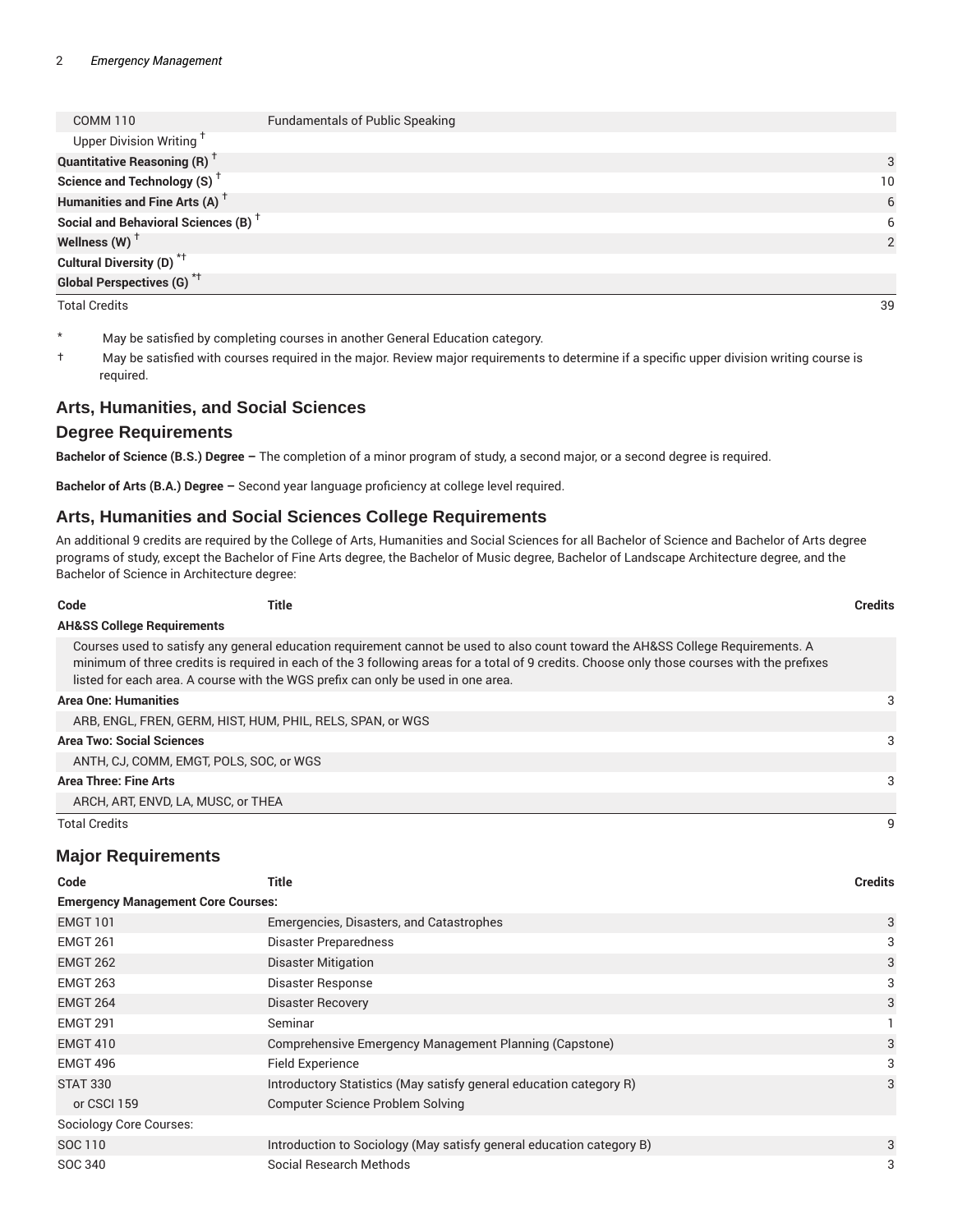|                      | Emergency Management Electives: Select 4 courses from the following: | 12 |
|----------------------|----------------------------------------------------------------------|----|
| <b>EMGT 150</b>      | Homeland Security: An Exploration                                    |    |
| <b>EMGT 414</b>      | Spatial Analysis in Emergency Management                             |    |
| <b>EMGT 420</b>      | Hazard, Risk, and Vulnerability Assessments                          |    |
| <b>EMGT 425</b>      | International Emergency Management                                   |    |
| <b>EMGT 435</b>      | Issues in Homeland Security and Emergency Management                 |    |
| <b>EMGT 445</b>      | Vulnerability and Functional Needs in Emergency Management           |    |
| <b>EMGT 461</b>      | <b>Business Continuity and Crisis Management</b>                     |    |
| <b>EMGT 463</b>      | <b>Voluntary Agency Disaster Services</b>                            |    |
| <b>EMGT 464</b>      | Disaster and Culture                                                 |    |
| <b>EMGT 481</b>      | Disaster Analysis                                                    |    |
| <b>EMGT 491</b>      | Seminar                                                              |    |
| SOC 443              | <b>International Disasters</b>                                       |    |
| <b>Total Credits</b> |                                                                      | 43 |

Recommended minors: Business Administration, Communication, Community Development, Criminal Justice, Environmental Science, Food Safety, Geography, Logistics Management, Political Science, Psychology, or Sociology.

# **Minor Requirements**

# **Emergency Management Minor**

## **Minor Requirements**

**Required Credits: 18**

**Students complete one of the four options listed below for the minor.**

#### **Option One: Comprehensive Emergency Management**

| Code                             | <b>Title</b>                                                        | <b>Credits</b> |
|----------------------------------|---------------------------------------------------------------------|----------------|
| <b>Emergency Management Core</b> |                                                                     |                |
| <b>EMGT 101</b>                  | Emergencies, Disasters, and Catastrophes                            | 3              |
| <b>EMGT 261</b>                  | Disaster Preparedness                                               | 3              |
| <b>EMGT 262</b>                  | <b>Disaster Mitigation</b>                                          | 3              |
| <b>EMGT 263</b>                  | Disaster Response                                                   | 3              |
| <b>EMGT 264</b>                  | Disaster Recovery                                                   | 3              |
|                                  | <b>Emergency Management Elective: Select one from the following</b> | 3              |
| <b>EMGT 150</b>                  | Homeland Security: An Exploration                                   |                |
| <b>EMGT 410</b>                  | Comprehensive Emergency Management Planning                         |                |
| <b>EMGT 414</b>                  | Spatial Analysis in Emergency Management                            |                |
| <b>EMGT 420</b>                  | Hazard, Risk, and Vulnerability Assessments                         |                |
| <b>EMGT 425</b>                  | International Emergency Management                                  |                |
| <b>EMGT 435</b>                  | Issues in Homeland Security and Emergency Management                |                |
| <b>EMGT 445</b>                  | Vulnerability and Functional Needs in Emergency Management          |                |
| <b>EMGT 461</b>                  | <b>Business Continuity and Crisis Management</b>                    |                |
| <b>EMGT 463</b>                  | <b>Voluntary Agency Disaster Services</b>                           |                |
| <b>EMGT 496</b>                  | <b>Field Experience</b>                                             |                |
| <b>Total Credits</b>             |                                                                     | 18             |

#### **Option Two: Homeland security**

| Code                                                                | Title                                                | <b>Credits</b> |
|---------------------------------------------------------------------|------------------------------------------------------|----------------|
| <b>Emergency Management Core</b>                                    |                                                      |                |
| <b>EMGT 101</b>                                                     | Emergencies, Disasters, and Catastrophes             | 3              |
| EMGT 150                                                            | Homeland Security: An Exploration                    | 3              |
| <b>EMGT 435</b>                                                     | Issues in Homeland Security and Emergency Management | 3              |
| <b>Emergency Management Elective: Select one from the following</b> |                                                      | 3              |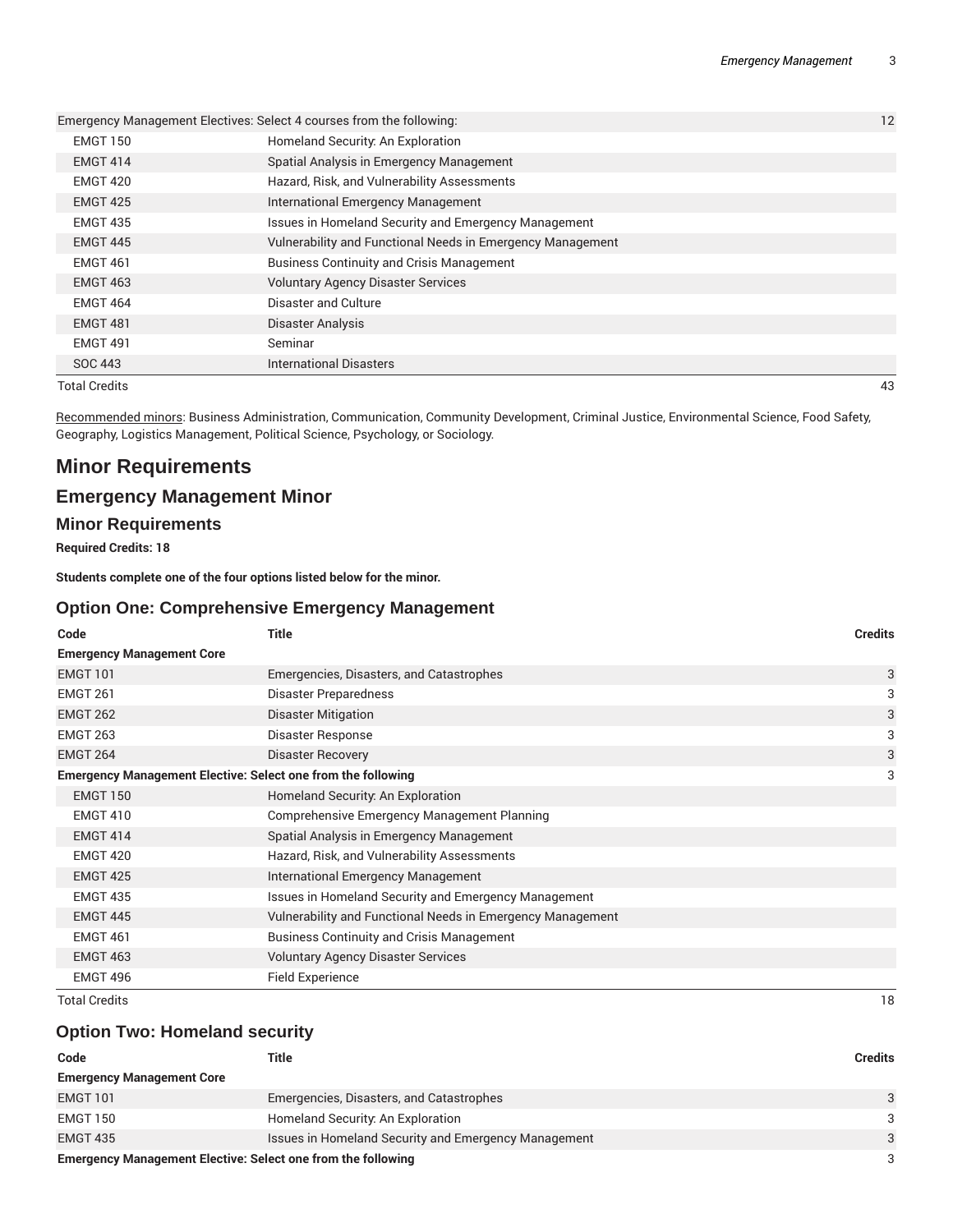| <b>EMGT 261</b>                                   | <b>Disaster Preparedness</b>              |    |
|---------------------------------------------------|-------------------------------------------|----|
| <b>EMGT 263</b>                                   | <b>Disaster Response</b>                  |    |
| <b>EMGT 425</b>                                   | International Emergency Management        |    |
| Expanded Electives: Select two from the following |                                           | 6  |
| CJ 315                                            | Federal Law Enforcement & Crime Policy    |    |
| <b>COMM 434</b>                                   | <b>Communication Law</b>                  |    |
| <b>COMM 485</b>                                   | <b>Risk and Crisis Communication</b>      |    |
| <b>EMGT 261</b>                                   | Disaster Preparedness                     |    |
| <b>EMGT 263</b>                                   | Disaster Response                         |    |
| <b>EMGT 425</b>                                   | <b>International Emergency Management</b> |    |
| <b>POLS 120</b>                                   | Terrorism                                 |    |
| <b>POLS 220</b>                                   | <b>International Politics</b>             |    |
| <b>POLS 225</b>                                   | <b>Comparative Politics</b>               |    |
| <b>Total Credits</b>                              |                                           | 18 |

\* Cannot count an EMGT elective core course taken toward the required 6 elective credits in this category.

#### **Option Three: Risk and Resilience Management**

| Code                                                                | <b>Title</b>                                               | <b>Credits</b> |
|---------------------------------------------------------------------|------------------------------------------------------------|----------------|
| <b>Emergency Management Core</b>                                    |                                                            |                |
| <b>EMGT 101</b>                                                     | Emergencies, Disasters, and Catastrophes                   | 3              |
| <b>EMGT 262</b>                                                     | Disaster Mitigation                                        | 3              |
| <b>EMGT 264</b>                                                     | <b>Disaster Recovery</b>                                   | 3              |
| <b>Emergency Management Elective: Select one from the following</b> |                                                            | 3              |
| <b>EMGT 410</b>                                                     | <b>Comprehensive Emergency Management Planning</b>         |                |
| <b>EMGT 414</b>                                                     | Spatial Analysis in Emergency Management                   |                |
| <b>EMGT 420</b>                                                     | Hazard, Risk, and Vulnerability Assessments                |                |
| <b>EMGT 445</b>                                                     | Vulnerability and Functional Needs in Emergency Management |                |
| <b>EMGT 463</b>                                                     | <b>Voluntary Agency Disaster Services</b>                  |                |
| Expanded Electives: Select two from the following                   |                                                            | 6              |
| <b>COMM 484</b>                                                     | Organizational Advocacy and Issue Management               |                |
| <b>COMM 487</b>                                                     | Organizational Power and Leadership                        |                |
| <b>COMM 488</b>                                                     | Social Influence and Organizational Change                 |                |
| <b>EMGT 410</b>                                                     | Comprehensive Emergency Management Planning                |                |
| <b>EMGT 414</b>                                                     | Spatial Analysis in Emergency Management                   |                |
| <b>EMGT 420</b>                                                     | Hazard, Risk, and Vulnerability Assessments                |                |
| <b>EMGT 445</b>                                                     | Vulnerability and Functional Needs in Emergency Management |                |
| <b>EMGT 461</b>                                                     | <b>Business Continuity and Crisis Management</b>           |                |
| <b>EMGT 463</b>                                                     | <b>Voluntary Agency Disaster Services</b>                  |                |
| <b>HDFS 310</b>                                                     | Citizenship & Social Activism                              |                |
| <b>SOC 404</b>                                                      | <b>Community Assessment</b>                                |                |
| SOC 405                                                             | <b>Community Development</b>                               |                |
| <b>Total Credits</b>                                                |                                                            | 18             |

\* Cannot count an EMGT elective core course taken toward the required 6 elective credits in this category.

# **Option Four: Vulnerability and Capacity building**

| Code                                                                 | Title                                                      | <b>Credits</b> |
|----------------------------------------------------------------------|------------------------------------------------------------|----------------|
| <b>Emergency Management Core</b>                                     |                                                            |                |
| <b>EMGT 101</b>                                                      | Emergencies, Disasters, and Catastrophes                   | 3              |
| <b>EMGT 445</b>                                                      | Vulnerability and Functional Needs in Emergency Management | 3              |
| <b>EMGT 463</b>                                                      | <b>Voluntary Agency Disaster Services</b>                  | 3              |
| <b>Emergency Management Electives: Select one from the following</b> |                                                            | 3              |